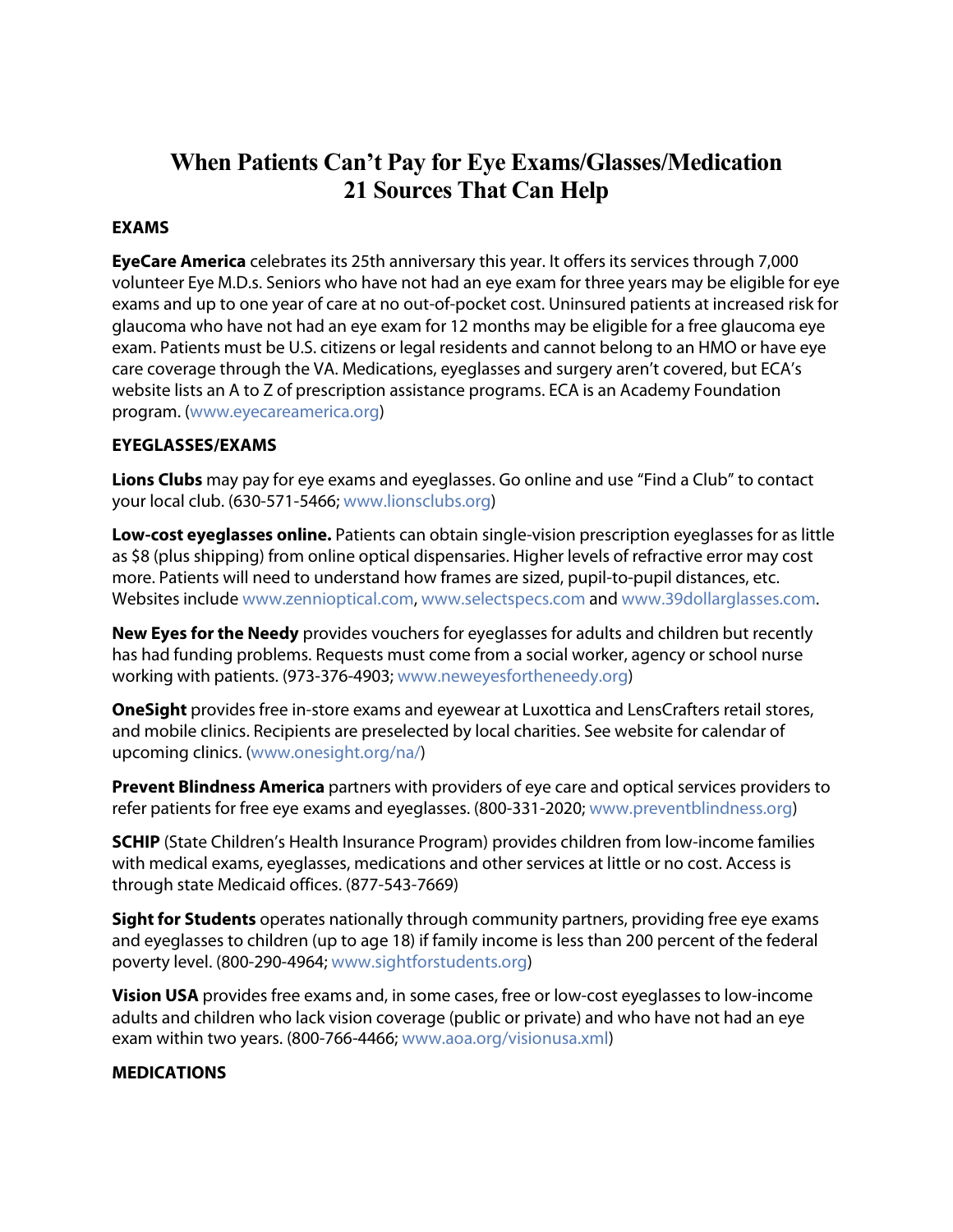**Drug discount cards** require careful scrutiny, especially those programs that charge a membership fee, according to consumer advocates. Savings can be as low as 10 percent and as high as 70 percent. Patients should verify discounts; assure that the medications they need are included; and watch out for hidden costs, such as shipping. One discount card worth noting is Together RxAccess (800-444-4106[; www.togetherrxaccess.com\)](http://www.togetherrxaccess.com/), which is jointly offered by 10 pharmaceutical companies.

**Genentech Access Solutions** helps the uninsured find public coverage for Lucentis and other drugs, and helps the insured with obtaining approval for treatment. If coverage is denied, patients can apply for assistance from the Genentech Access to Care Foundation. (800-724- 9394; [www.genentechaccesssolutions.com\)](http://www.genentechaccesssolutions.com/)

**HealthWell Foundation** provides financial assistance to pay the high copayments required for treating life-threatening or chronic diseases (including AMD) with expensive new medications such as Lucentis. The program also helps in some cases with health insurance premiums. (800- 675-8416; [www.healthwellfoundation.org\)](http://www.healthwellfoundation.org/)

**Macugen Access Program** helps patients with wet AMD determine whether insurance will cover therapy with Macugen. If no other funding source can be found, patients who meet income criteria can receive up to one year of medication free. (866-272-8838; [www.macugen.com/map.asp\)](http://www.macugen.com/map.asp)

**NeedyMeds** offers a database of medications that can be obtained free or at low cost by uninsured, low-income patients, usually through manufacturer programs. Also provides Webbased software, PAPRx, that helps you create and track the forms that pharmaceutical companies require for indigent patients. [\(www.needymeds.org\)](http://www.needymeds.org/)

**Partnership for Prescription Assistance** provides information about 475 public and private prescription assistance programs. Includes lists of free clinics and a database searchable by geographic area. It is funded by drug manufacturers. (888-477-2669; [www.ppparx.com\)](http://www.ppparx.com/)

**Patient Access Network Foundation** provides up to \$4,000 in copay assistance to patients undergoing pharmaceutical treatment for AMD and who have incomes less than 400 percent of the federal poverty level for their household size (for two people, this would be \$58,280). (866- 316-7263; [www.panfoundation.org\)](http://www.panfoundation.org/)

**RxAssist** provides consumer information, news and a directory of patient assistance programs that offer affordable or free medications. It lists sources—such as RxOutreach [\(www.rxoutreach.org\)](http://www.rxoutreach.org/)—that can reduce patient costs for generic medicines. (401-729-3284; [www.rxassist.org\)](http://www.rxassist.org/)

**RxHope.com** provides a centralized system for a physician's staff member to access drugcompany programs that can provide free or low-cost medicines. The secure, online system allows the user to fill out all forms, track the status of requests and order refills. The service is free to doctors and patients. (877-267-0517[; www.RxHope.com\)](http://www.rxhope.com/)

**Xubex Pharmaceutical Services** offers low-cost generic drugs to patients who meet income guidelines. (866-699-8239; [www.xubex.com\)](http://www.xubex.com/)

### **SURGERY**